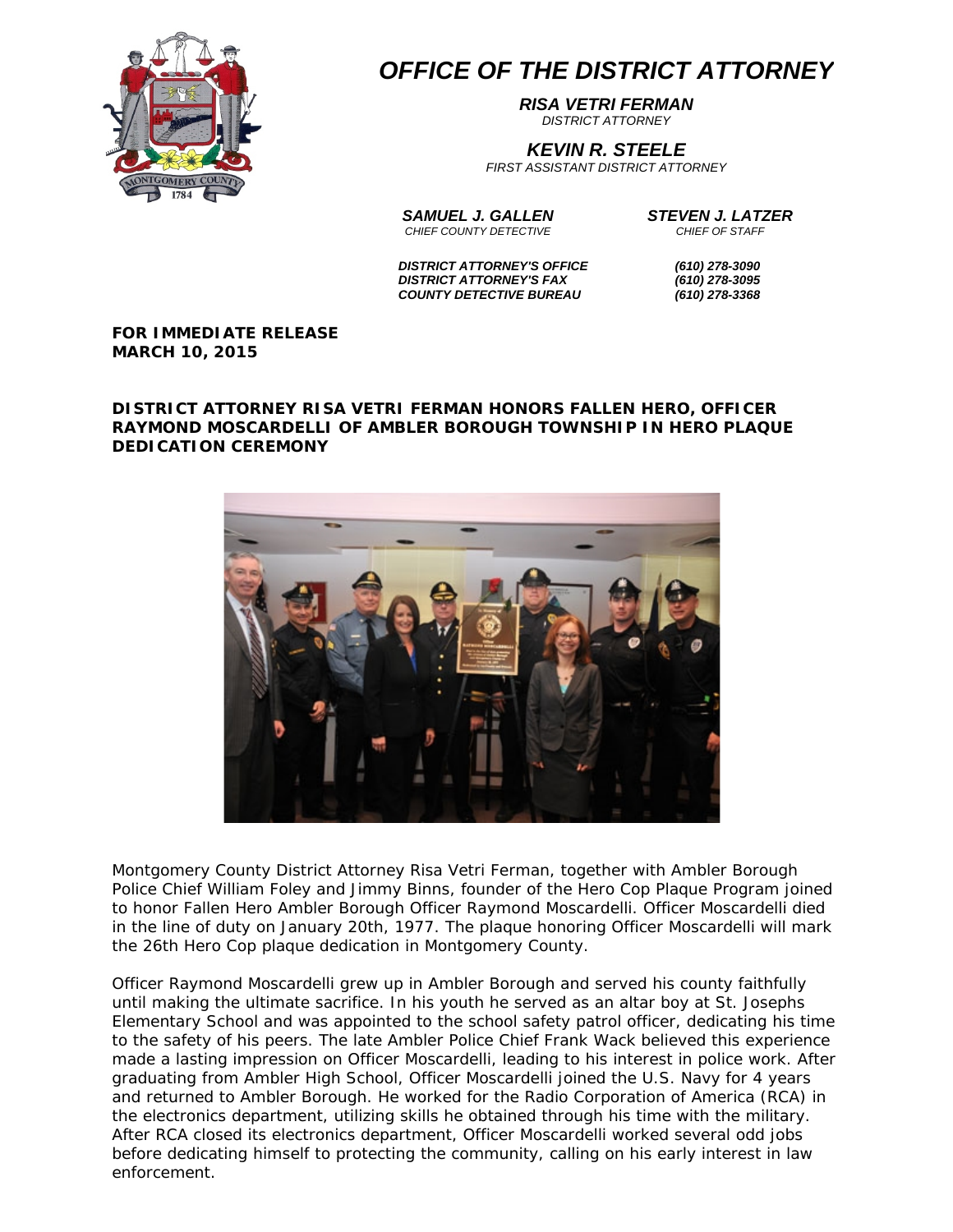Officer Moscardelli was hired by the Ambler Police Department on April 9th, 1973. He was a member of the K-9 corps at the Ambler Borough Police Department. Officer Moscardelli was involved with the Fraternal Order of Police Lodge 14 pistol league; he won a number of shooting trophies and is remembered as an accomplished marksman. Shortly before Office Moscardelli's death, he had taken and passed the Sergeant's exam and was on his way to a successful career as a Sergeant for the Ambler Borough Police Department. While working his shift on January 20th, 1977, Officer Moscardelli suffered a massive heart attack which took his life. Officer Moscardelli was survived by his wife Joyce, his four children; Anthony, Carol, Raymond and Gina, his father and mother Anthony and Carolina, and his two sisters, Claire Melograno and Mary Regina Most.



District Attorney Ferman has dedicated 26 plaques to date in memory of Fallen Heroes throughout Montgomery County. Three generations of Officer Moscardelli's family attended the ceremony. DA Ferman explained: "We know policing is dangerous. Every single day our men and women go out in uniform, unaware if they will return home. The dangers of law enforcement aren't just the dangers out on the street. This job has physical, mental, and emotional challenges that take a toll on our officers in many different ways. It is important that we recognize and understand these dangers that so that we may protect our officers just as they protect us. Today is a fitting reminder of all of the challenges of policing. It is an honor to be here to recognize Ray, his family, and his sacrifice. When you think about legacy and what is left behind, it is clear that Ray left behind a beautiful legacy in his family. I know he would be just as proud of all of you, as you are of him."

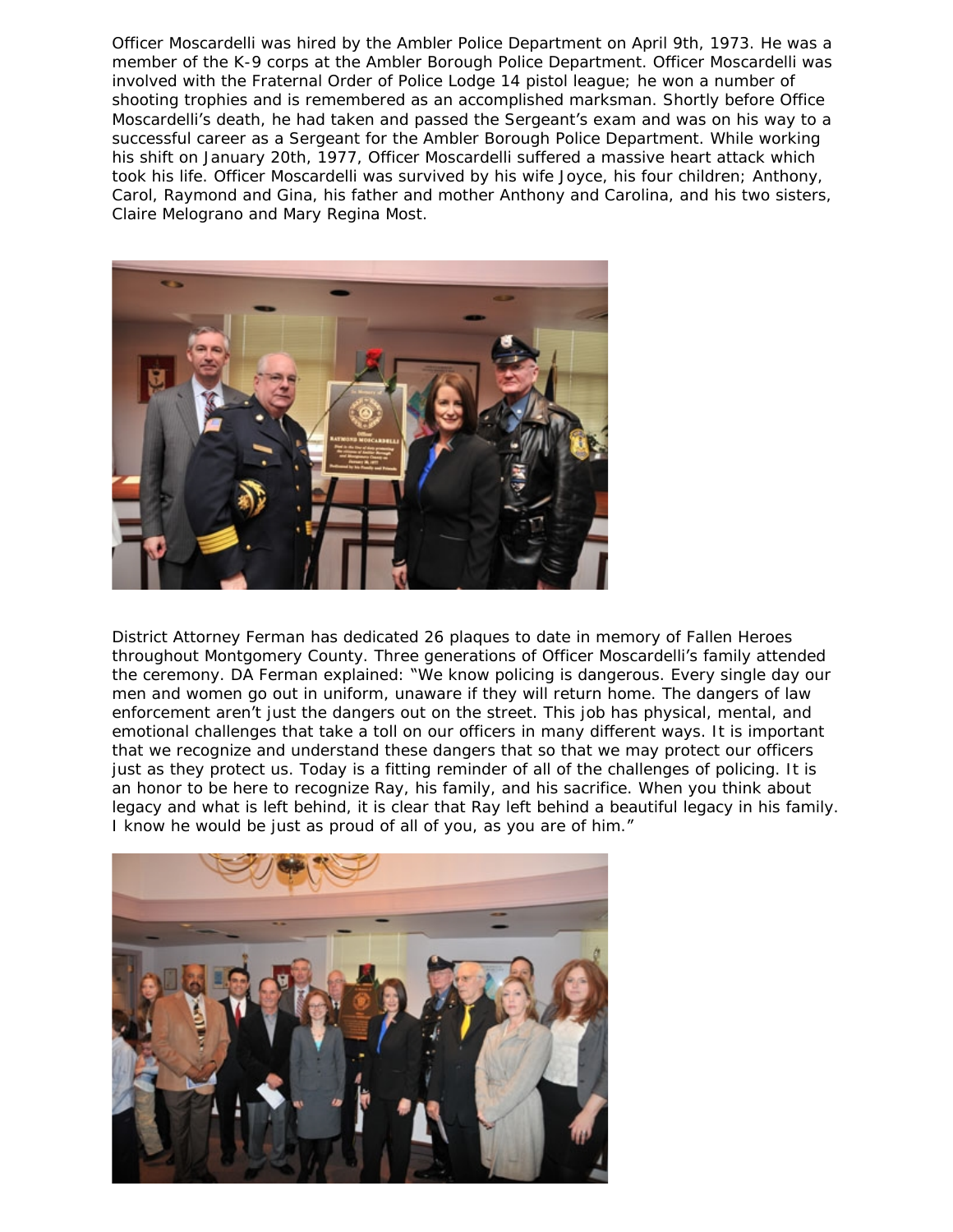Founder of the Fallen Hero Cop Plaque program, Jimmy Binns, has memorialized close to 300 Fallen Heroes since beginning the program, with today marking the 272nd. Binns explained the importance of sacrifice: "The important message today is to never forget the service of loved ones. We will never forget the family members of fallen officers. The profession that these men and women have chosen is one of the utmost dangerous professions they could have chosen. The purpose of this program is to make sure that these officers know someone has their back. On behalf of my brothers and sisters in blue, we wish you God speed and God bless you."

The Fallen Hero Plaque was sponsored by Ambler Savings Bank, an organization with very close ties to the Ambler Borough Police Department. Roger Zacharia, representing Ambler Bank, said: "Officer Raymond Moscardelli passed away a long time ago. Ambler Savings Bank has a long and special relationship with the Ambler Police Department. They watch our back 24/7, 365 days a year, and we are very proud of that relationship. I am happy to support the family and service of Officer Raymond Moscardelli, and hope this plaque will be a reminder of his service for many years to come.



Ambler Borough Police Department Chief William Foley was a part time officer in 1977, when Officer Moscardelli died. Chief Foley said: "As I look amongst all of my brothers in blue here, many of whom I started my career with, and Joyce's husband as well, I see the theme of family. The recurring theme for Ambler Borough is family, we are very tightknit. I am very heartfelt to see the support that we have here. On that tragic day, it was family he came home to visit. He stopped at home and had a tragic accident, with his family there. All those years ago, Ambler Savings Bank set up a trust fund for the family, which we are grateful for. We do this because in our community we watch each other's backs.

Ambler Borough Township Mayor Jeanne Sorg addressed the audience: "Officers chose to come to Ambler because they want a community, a family. It is indeed true when we lose one of our police officers the entire community loses a family member and for us this hurts like when you lose family. Thank you all for coming out to celebrate the loss of one of our family members."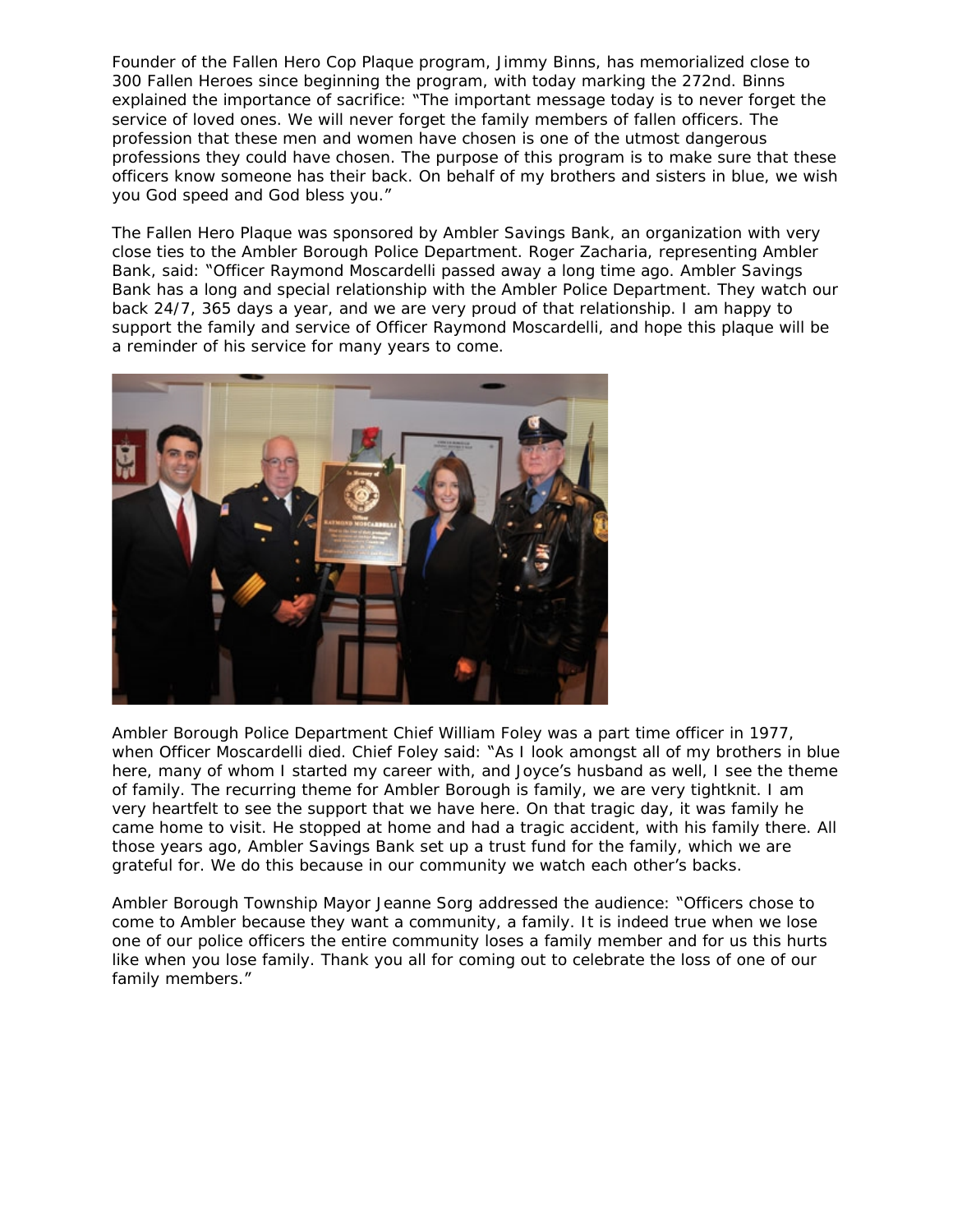

Officer Moscardelli's son Ray, flanked by his sisters Gina McDonald and Carol Davies, spoke at the ceremony. Raymond said: "My father spent the majority of his life living in or around Ambler Borough. It was his home, he knew it and its street and its people. He was well liked and respected by everyone who came to know him…He loved being a police officer and took his oath to protect the citizens of Ambler very seriously. My father worked the night shift. Around 7 am on January 20th, 1977, he was winding down his tour to head home to his family. The Borough was buried under a foot of snow at the time. As Raymond was well known to do, before returning to the station, he stopped to help dig out a stranded motorist in the storm. As fate would have it, this would be his last and final call of duty. Just thirty minutes later the world would lose Patrolman Raymond Moscardelli to a massive heart attack inside our family home. Unfortunately our father never got to meet his nieces and his nephew. The saddest of all, he never got to know his five grandchildren. They will never get the privilege of knowing their Pop-Pop, as he would have liked to have been called. Our father will always live on in our hearts and we are so proud to know that his sacrifice for the Ambler community, through this plaque, will be remembered as well."